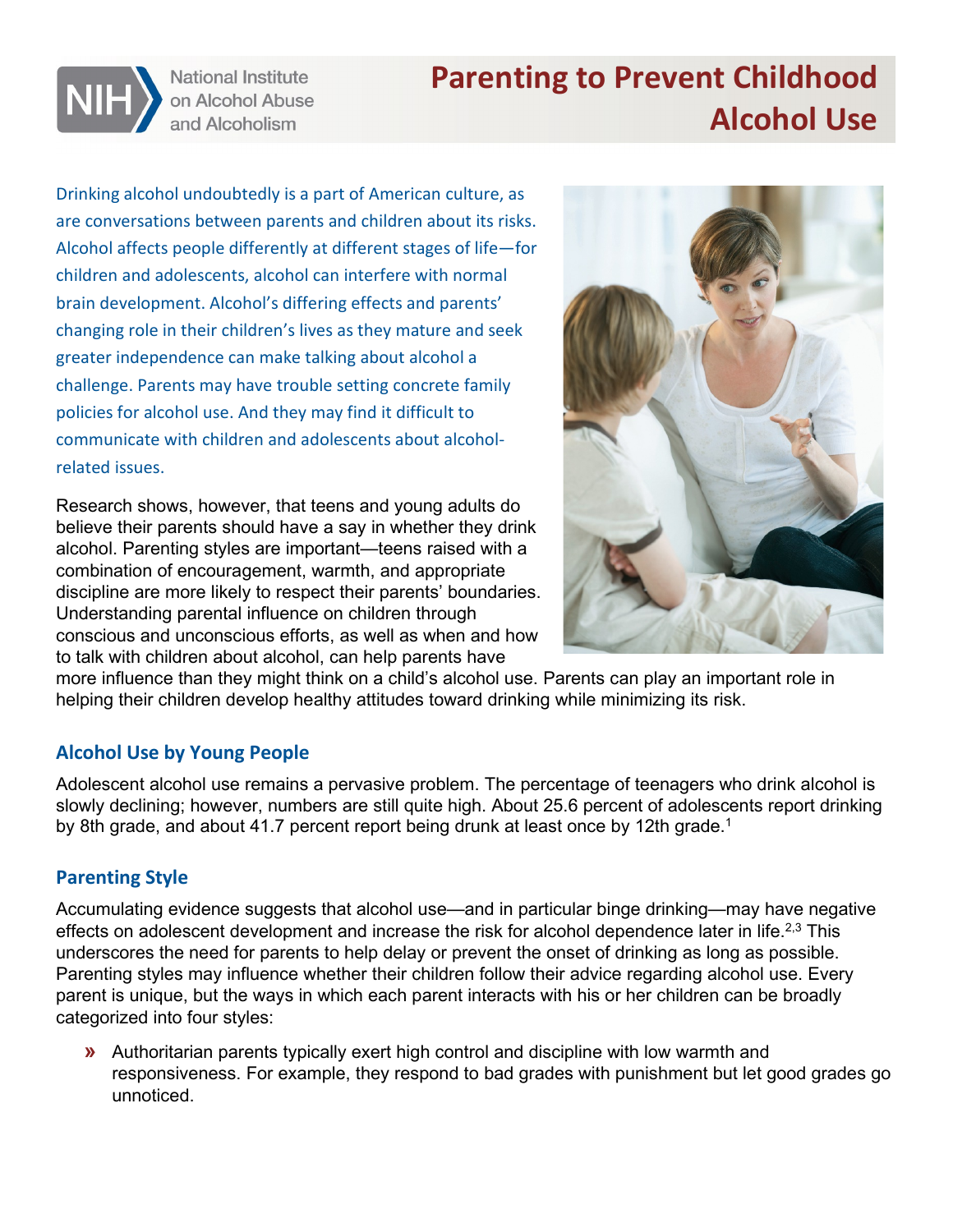- **»** Permissive parents typically exert low control and discipline with high warmth and responsiveness. For example, they deem any grades at all acceptable and fail to correct behavior that may lead to bad grades.
- **»** Neglectful parents exert low control and discipline as well as low warmth and responsiveness. For example, they show no interest at all in a child's school performance.
- **»** Authoritative parents exert high control and discipline along with high warmth and responsiveness. For example, they offer praise for good grades and use thoughtful discipline and guidance to help improve low grades.4



Regardless of the developmental outcome examined—body image, academic success, or substance abuse—children raised by authoritative parents tend to fare better than their peers.<sup>5</sup> This is certainly true when it comes to the issue of underage drinking,<sup>6</sup> in part because children raised by such parents learn approaches to problem solving and emotional expression that help protect against the psychological dysfunction that often precedes alcohol misuse.7 The combination of discipline and support by authoritative parents promotes healthy decisionmaking about alcohol and other potential threats to healthy development.8

#### **Modeling**

Some parents wonder whether allowing their children to drink in the home will help them develop an appropriate relationship with alcohol. According to most studies this does not appear to be the case. In a study of 6th, 7th, and 8th graders, researchers observed that students whose parents allowed them to drink at home and/or provided them with alcohol experienced the steepest escalation in drinking.9 Other studies suggest that adolescents who are allowed to drink at home drink more heavily outside of the home.<sup>10</sup> In contrast, adolescents are less likely to drink heavily if they live in homes where parents have specific rules against drinking at a young age and also drink responsibly themselves.<sup>11</sup> However, not all studies suggest that parental provision of alcohol to teens leads to trouble. For instance, one study showed that drinking with a parent in the proper context (such as a sip of alcohol at an important family function) can be a protective factor against alcohol misuse. <sup>12</sup> In other contexts, parental provision of alcohol serves as a direct risk factor for alcohol misuse, as is the case when parents provide alcohol for parties attended or hosted by their adolescents. Collectively, the literature suggests that permissive attitudes toward adolescent drinking, particularly when combined with poor communication and unhealthy modeling, can lead teens into unhealthy relationships with alcohol.

#### **Genetics**

Regardless of what parents may teach their children about alcohol, some genetic factors are present from birth and cannot be changed. Genes appear to influence the development of drinking behaviors in several ways. Some people, particularly those of Asian ancestry, have a natural and unpleasant response to alcohol that helps prevent them from drinking too much. Other people have a naturally high tolerance to alcohol, meaning that to feel alcohol's effects, they must drink more than others. Some personality traits are genetic, and those, like impulsivity, can put a person at risk for problem drinking. Psychiatric problems may be caused by genetic traits, and such problems can increase risk for alcohol abuse and dependence.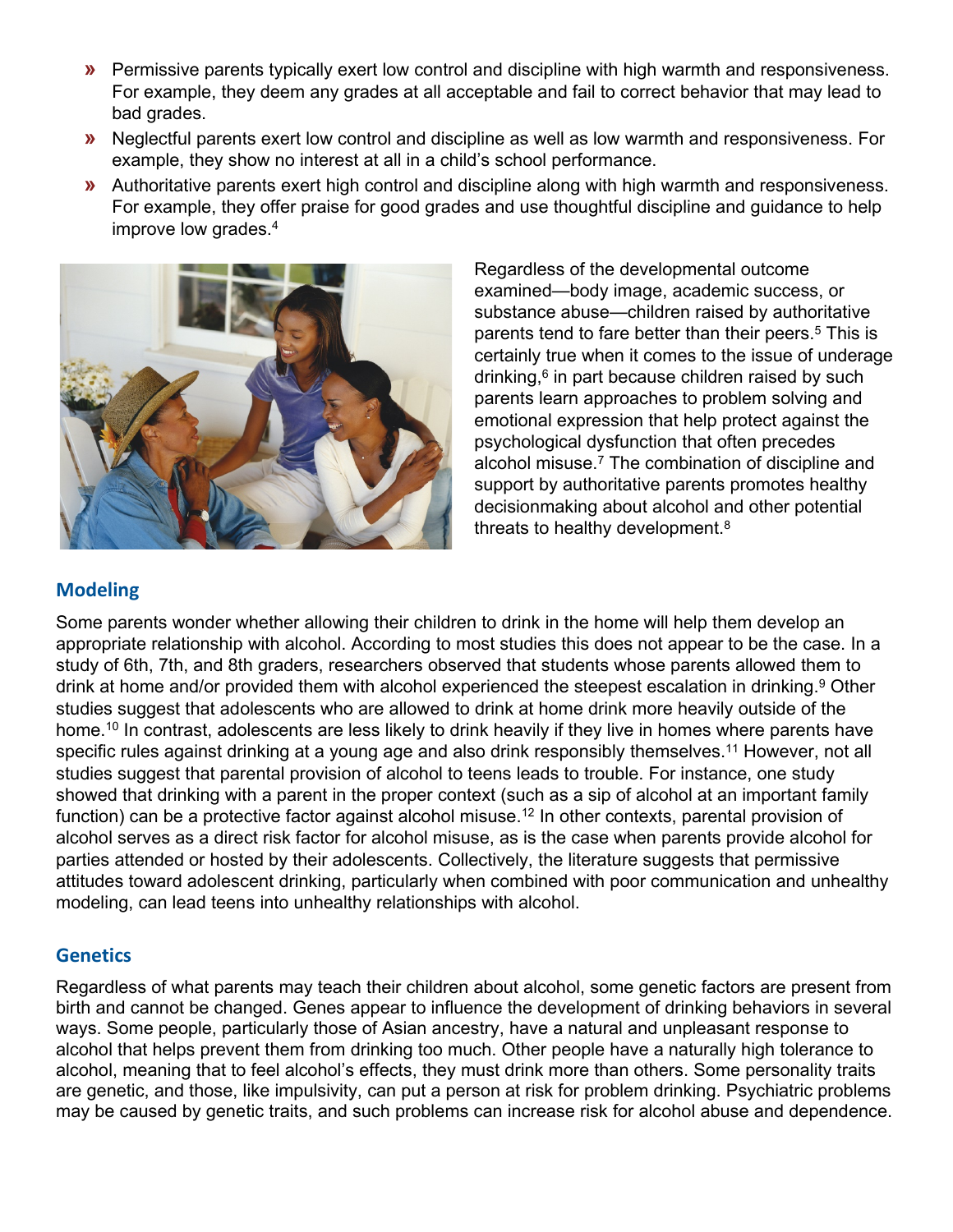Finally, having a parent with a drinking problem increases a child's risk for developing an alcohol problem of his or her own.13

### **Do Teens Listen?**



Adolescents do listen to their parents when it comes to issues such as drinking and smoking, particularly if the messages are conveyed consistently and with authority.5 Research suggests that only 19 percent of teens feel that parents should have a say in the music they listen to, and 26 percent believe their parents should influence what clothing they wear. However, the majority—around 80 percent feel that parents should have a say in whether they drink alcohol. Those who do not think that parents have authority over these issues are four times more likely than other teens to drink alcohol and three times more likely to have plans to drink if they have not already started.<sup>5</sup>

Whether teens defer to parents on the issue of drinking is statistically linked to how parents parent. Specifically, authoritative parents—those who provide a healthy and consistent balance of discipline and support—are the most likely to have teenagers who respect the boundaries they have established around drinking and other behaviors; whereas adolescents exposed to permissive, authoritarian, or neglectful parenting are less influenced by what their parents say about drinking.5

Research suggests that, regardless of parenting styles, adolescents who are aware that their parents would be upset with them if they drank are less likely to do so, highlighting the importance of communication between parents and teens as a protective measure against underage alcohol use.12

#### **What Can Parents Do?**

Parents influence whether and when adolescents begin drinking as well as how their children drink. Family policies about adolescent drinking in the home and the way parents themselves drink are important. For instance, if you choose to drink, always model responsible alcohol consumption. But what else can parents do to help minimize the likelihood that their adolescent will choose to drink and that such drinking, if it does occur, will become problematic? Studies<sup>14</sup> have shown that it is important to:

- **»** Talk early and often, in developmentally appropriate ways, with children and teens about your concerns—and theirs—regarding alcohol. Adolescents who know their parents' opinions about youth drinking are more likely to fall in line with their expectations.
- **»** Establish policies early on, and be consistent in setting expectations and enforcing rules. Adolescents do feel that parents should have a say in decisions about drinking, and they maintain this deference to parental authority as long as they perceive the message to be legitimate. Consistency is central to legitimacy.
- **»** Work with other parents to monitor where kids are gathering and what they are doing. Being involved in the lives of adolescents is key to keeping them safe.
- **»** Work in and with the community to promote dialogue about underage drinking and the creation and implementation of action steps to address it.